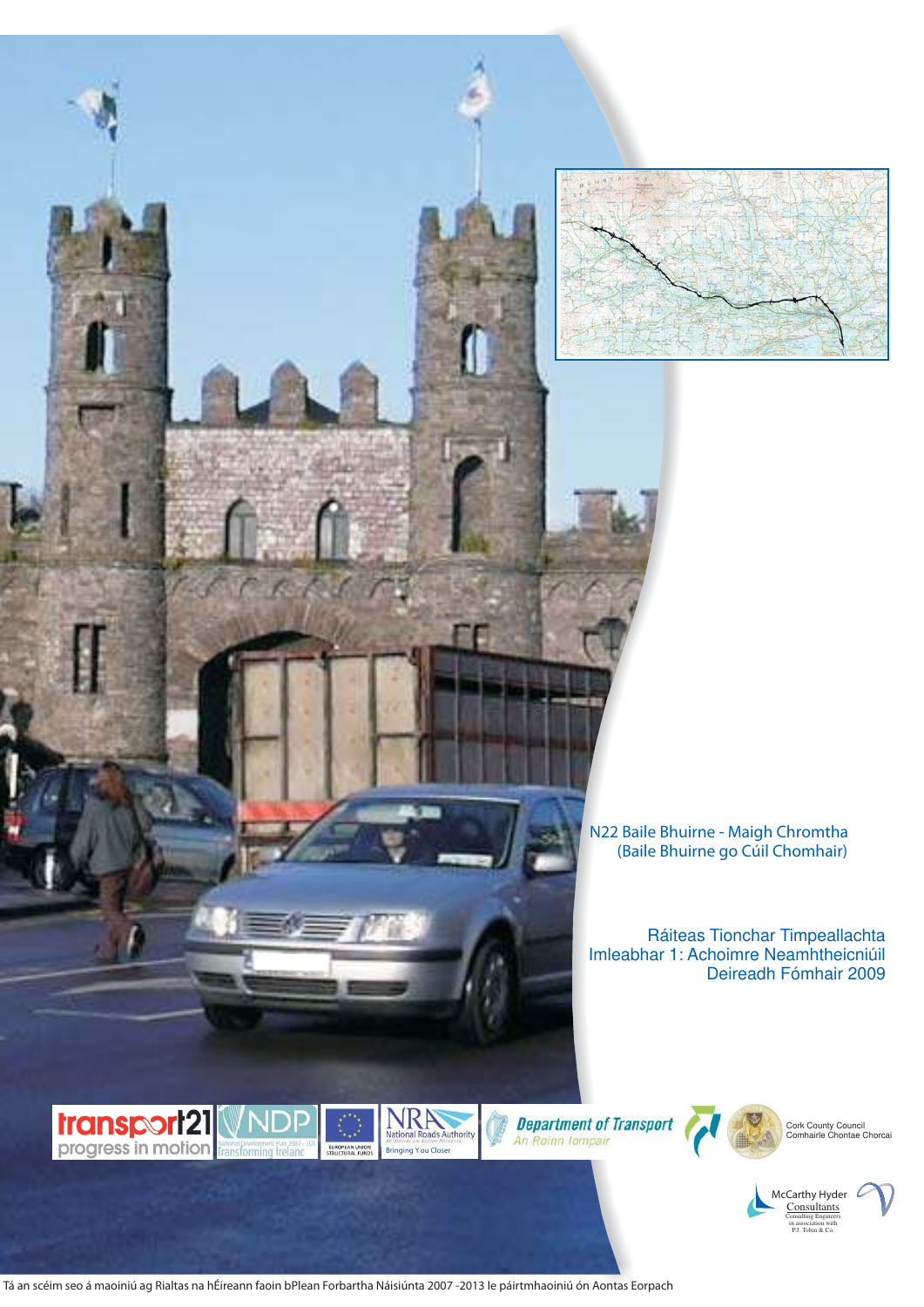## N22 Baile Bhúirne - Maigh Chromtha

(Baile Bhúirne go Cúil Chomhair)

## **Ráiteas Tionchair Timpeallachta Imleabhar 1: Achoimre Neamhtheicniúil**

| Teidil doiciméad:  | Ráiteas Tionchair Timpeallachta |
|--------------------|---------------------------------|
| Tagairt doiciméad: | NE02426/R9/1                    |

| Dáta                        | Atheagrú       | Stádas | Tionscnóir | Seiceáilte  | Formheasta  |
|-----------------------------|----------------|--------|------------|-------------|-------------|
| Deireadh<br>Fómhair<br>2009 | R <sub>9</sub> | Final  | LC         | <b>TC</b>   | <b>TC</b>   |
|                             |                |        | Khttu      | $\pi$ Calle | $\pi$ Calle |
|                             |                |        |            |             |             |

D'ullmhaíodh an tuarascáil seo do Chomhairle Chontae Chorcaí i gcomhar leis an Údarás um Bóithre Náisiúnta de réir na dtéarmaí agus na gcoinníollacha um cheapachán seirbhísí innealtóireachta comhairlí maidir le togra beartaithe bóithre náisiúnta an N22 idir Baile Bhúirne agus Maigh Chromtha (Baile Bhúirne go Cúil Chomhair). Ní féidir le Comhairleoirí McCarthy Hyder aon fhreagracht a ghlacadh as úsáid ar bith a bhainfeadh tríú páirtí as ábhar na tuarascála seo nó as aon iontaobh a chuirfeadh sé ann.

| Comhairle Chontae<br>Chorcaí |
|------------------------------|
| Halla an Chontae             |
| Corcaigh                     |

l

 Comhairleoirí McCarthy Hyder Páirc Oifigí an Gharráin Chnó Ráth Fearnáin Baile Átha Cliath 16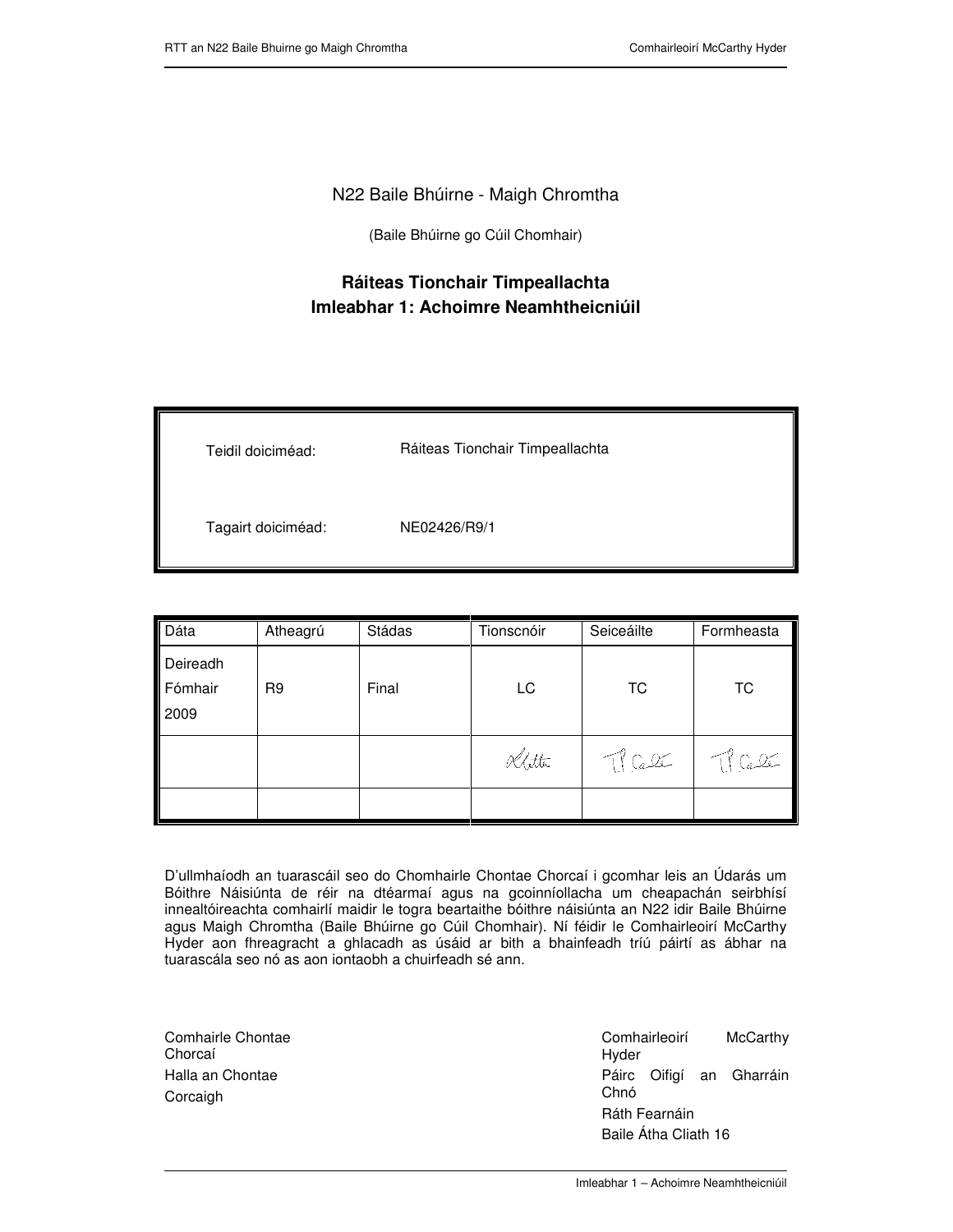## $1 \qquad \qquad$

Réamhrá

#### $1.1$ Ginearálta

Seo é Achoimre Neamhtheicniúil (NTS) an eolais atá sa Ráiteas Tionchar Timpeallachta (RTT) don fhorbairt bóthair atá beartaithe, an N22 Baile Bhuirne go Maigh Chromtha (Baile Bhuirne go Cúil Chomhair). Tá an Achoimre Neamhtheicniúil seo roinnte sna coda seo a leanas:

- Réamhrá
- Cuntas ar an bhforbairt bóthair
- Tionchar na forbartha bóthair
- An Bealach Chun Cinn

Tá sé réitithe ag na Comhairleoirí McCarthy Hyder ar son Chomhairle Contae Chorcaí agus i gcomhar leis an Údarás um Bóithre Náisiúnta.

Léiríonn doiciméid an RTT tionchar na forbartha bóthair ar an timpeallacht má théann sé chun cinn. Áirithe anseo tá na tionchair a bheadh aige ar:

- Phleanáil
- an Socheacnamaíocht
- an Talamh talmhaíochta
- an Tírdhreach agus Aeistéitic
- an gCaighdeán agus Draenáil Uisce Dromchla
- an Éiceolaíocht (flóra, fána agus iascach)
- an Oidhreacht Chultúrtha
- an gCaighdeán Aeir
- an Torann agus Creathadh
- an Talamhúsáid Neamhthalmhaíochta agus Conláistí
- an nGeolaíocht
- an Hidrigeolaíocht
- an Idirghaol

#### $1.2$ 2 **An Gá le Ráiteas Tionchar Timpeallachta**

Ullmhaíodh an RTT de réir na reachtaíochta cuí náisiúnta agus Eorpach a bhaineann le forbairt bóithre agus freisin don mheasúnú tionchar a bheadh ag tionscnaimh phoiblí agus phríobháideacha áirithe ar an timpeallacht. Le linn don RTT a bheith dá ullmhú, breathnaíodh freisin ar na Treoirlínte ábhartha, ag áireamh Treoirlínte Bainistíochta Tionscadal Bóithre Náisiúnta, agus Treoirlínte um Phleanáil Comhshaoil agus Treoirlínte na Gníomhaireachta um Chaomhnú Comhshaoil faoin Eolas atá ceaptha a bheith sna Ráitis Tionchar Timpeallachta (Márta 2002) agus ar Nótaí Comhairleacha faoi Chleachtas reatha (d'ullmhú Ráitis Tionchar Timpeallachta) (Meán Fómhair 2003).

#### $1.3$ 3 Comhairliúchán Poiblí

Ullmhaíodh an RTT tar éis bheith i gcomhairle le comhlachtaí reachtúla agus neamhreachtúla, maraon le grúpaí leasa áitiúla agus leis an bpobal. Bhí comhairliúchán ann trí gach céim den fhorbairt bóthair ón am ar aithníodh srianta timpeallachta go dtí gur roghnaíodh an rogha conair bealaigh agus forbairt na forbartha bóthair. Ba é aidhm an chomhairliúcháin ná an pobal a chur ar an eolas faoi mhéid an Limistéir Staidéir agus na srianta a bhí aitheanta go dtí seo. Freisin bhíothas ag iarraidh deis a thabhairt don phobal aon chúis imní nó spéise a bhí acu a chur san áireamh i bpleanáil agus i ndearadh na forbartha bóthair.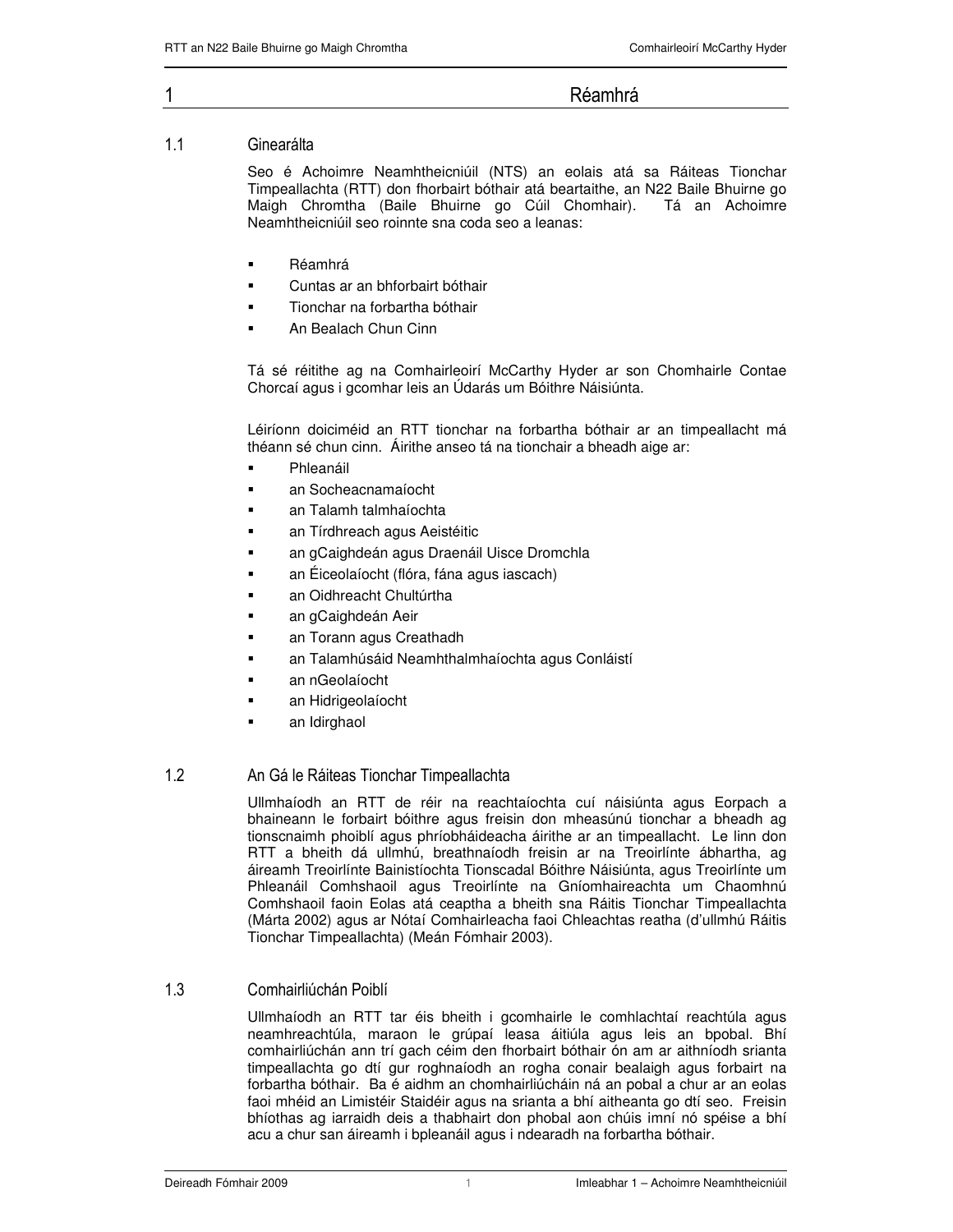#### $1.4$ 4 An N22 atá ann Cheana

Is Príomhbhóthar Náisiúnta é an N22 a shíneann ó Chathair Chorcaí go Trá Lí. Is bealach singil atá san N22 faoi láthair agus téann sé trí roinnt bailte agus sráidbhailte, ina measc, Maigh Chromtha, Baile Mhic Íre agus Baile Bhuirne. Tá crua-ghruanna agus ciumhaiseanna níos caoile ar phíosaí den bhóthar. Bíonn brú tráchta agus plódú tráchta ar an N22 ag buaicuaireanta. Tá go leor rochtain agus acomhail chomhréidh ar an N22 faoi láthair, nach bhfuil feiceáil rómhaith orthu ag tiománaithe. Níl mórán seans scoitheadh ar an mbealach mar gheall ar an tírdhreach, ar an leibhéal tráchta agus ar an méid cuair agus coirnéil atá ar an mbóthar.

#### $1.5$ 5 Aidhmeanna na Forbartha Bóthair

De réir an Phlean Forbartha Náisiúnta agus Iompar 21, is iad príomhaidhmeanna Scéim an N22 Baile Bhuirne go Maigh Chromtha ná:

- Bóthar d'ardchaighdeán a sholáthar don bhealach straitéiseach seo.
- Príomhbhóthar a chur ar fáil le dóthain cumais agus an leibhéal seirbhíse riachtanach.
- Fáil réidh le caolais thráchta ar an bPríomhbhóthar Náisiúnta rud a gheobhadh réidh le brú tráchta.
- Easpa sa chumas iompair a laghdú.
- Bóithre atá ann cheana a choinneáil don trácht áitiúil.
- Sábháilteacht a fheabhsú ar na bóithre atá ann cheana agus ag acomhail/rochtain.
- An t-achar ama a thógann turais fadraoin agus áitiúla a rialú agus a laghdú.
- Tionchair thimpeallachta agus shóisialta an N22 reatha a laghdú don lucht cónaithe áitiúil agus pobal áitiúil.

Chomh maith leis sin, tríd an bhforbairt bóthair

- soláthrófar infreastruchtúr iompair leordhóthaineach, a thacóidh le trádáil, tionscal, & fás eacnamaíoch ag leibhéal áitiúil, réigiúnach agus náisiúnta.
- Má fheabhsaítear caighdeán an ghréasán bóithre beifear níos cinnte den chóras iompar bóthair agus laghdófar brú tráchta agus an méid ama a thógann turais.
- Glanfar trácht náisiúnta as na bailte agus as na sráidbhailte atá le taobh an bhóthair rud a fheabhsóidh cúinsí maireachtála sna háiteanna seo. Chomh maith leis sin, laghdófar trácht ardluais agus truailliú torainn agus aeir sna pobail seo.
- Tiocfaidh laghdú ar bhás de bharr timpistí ar bhóithre.

#### $1.6$ 6 Forbairt na Forbartha Bóthair

Coimisiúnaíodh na Comhairleoirí McCarthy Hyder i 2001 chun tús a chur le forbairt na forbartha bóthair le Staidéar Sriantachta agus Staidéar ar Rogha Conair Bealaigh.

Le linn Staid an Staidéir Sriantachta, bailíodh eolas faoi shrianta féideartha sa Limistéar Staidéir, a bhféadfadh tionchar a bheith acu ar dhearadh agus ar lonnú na forbartha bóthair. Sna staidéir tógadh san áireamh pleanáil, éiceolaíocht, tírdhreachú, oidhreacht chultúrtha, geolaíocht, caighdeán agus draenáil uisce dromchla agus talmhaíocht. Bhí comhairliúchán, iniúchtaí deisce agus cuairteanna suímh mar chuid de na staidéir.

Tar éis an obair a deineadh ar dtús ag an Staid Sriantachta, forbraíodh roinnt conairí don bhealach agus aithníodh Rogha Conair Bealaigh bunaithe ar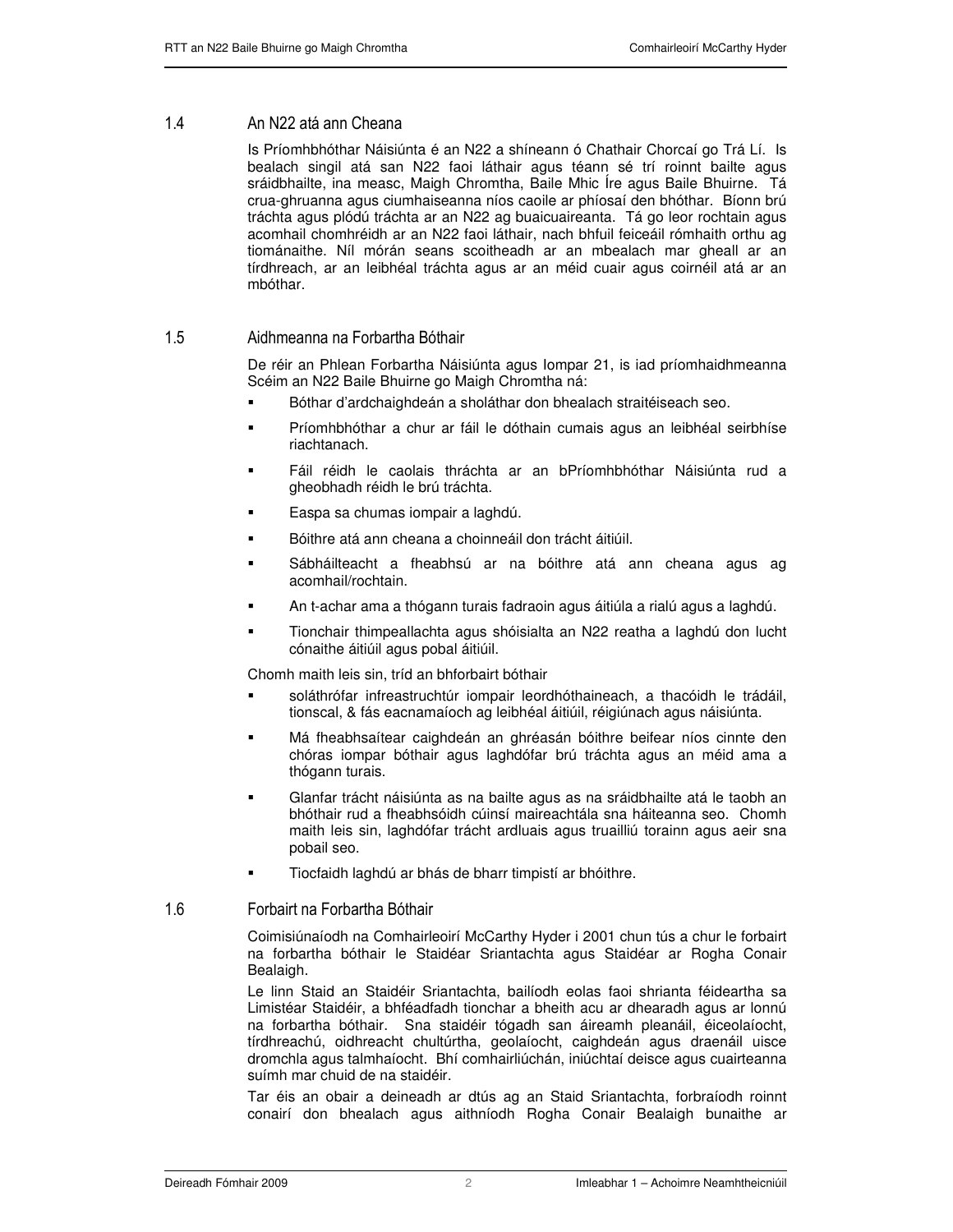mheasúnú ar fhachtóirí eacnamaíochta, innealtóireachta, timpeallachta agus oibriúcháin.

Anuas air seo, bhí Ceardlann Forbartha Roghanna Conair Bealaigh agus Comhairliúcháin Phoiblí ann i dtaca leis an rogha conair bealaigh agus mar thoradh orthu seo deineadh roinnt athlíniúchán agus athruithe le theacht ar dhearadh na forbartha bóthair.

Breathnaíodh ar cheisteanna a hardaíodh ag Comhairliúcháin Phoiblí agus ag cruinnithe úinéirí talún ag gach céim den fhorbairt bóthair.

## $1.7$ 7 MTT na Forbartha Bóthair

Tá measúnú na dtionchar, tuar na dtionchar timpeallachta agus na bearta maolaithe atá beartaithe bunaithe ar dhearadh na forbartha bóthair. Déanfar cíoradh agus forbairt ar an dearadh agus ar na bearta maolaithe timpeallachta le linn an staid mhionsonrach roimh an tógáil. Cinnteoidh riachtanais dhochta conartha agus dlúthmhaoirseacht go mbeidh an miondearadh, na bearta maolaithe timpeallachta san áireamh, ar an gcaighdeán cuí agus faoi réir na riachtanas atá leagtha síos sa RTT.

2 Cuntas ar an bhForbairt Bóthair

## $2.1$ 1 Forbhreathnú ar an bhForbairt Bóthair atá Beartaithe

Faoi láthair is éard atá sa bhforbairt bóthair ná timpeall 22km débhealach le ceithre acomhal.

Tosaíonn an fhorbairt bóthair atá beartaithe siar ó Bhaile Bhuirne, ag ceangal isteach leis an N22 atá ann faoi láthair. Leanann sé i dtreo an oirthir trasna Abha na Biochaille agus ansin trasna ó dheas den N22 atá anois ann i mbaile fearainn Chúil na Cathrach. Leanann sé air soir ansin ó dheas den N22 reatha nó go dtrasnaíonn sé, den dara babhta, an N22 reatha ag Carraig an Phúca. Ag leanúint ar aghaidh soir trasnaíonn sé An Fhothrais agus téann ó thuaidh de Mhaigh Chromtha. Trasnaíonn an fhorbairt bóthair An Láinne agus an Sulán ansin agus ceanglaíonn athuair leis an N22 reatha ó dheas de Mhaigh Chromtha, áit a nascann sé le timpeallán atá beartaithe ag Cúil Chomhair.

Áiríonn an Réamhdhearadh:

- Ceithre thrasbhealach droichead ar an bhforbairt bóthair atá beartaithe: Abha na Biochaille, An Fhothrais, an Láinne agus an Sulán. Is struchtúir aonréiseacha a bheidh sna trasbhealaí droichead ag An Fhothrais agus An Láinne agus beidh a dtacaí siar 5m ó chiumhais na habhann. Tá sé beartaithe gur struchtúr dhá réise a bheidh sa trasbhealach ag An Sulán le cé lárnach i gcainéal na habhann. Struchtúr dhá réise a bheidh i dtrasbhealach na Biochaille agus ní bheidh aon tionchar aige ar chainéal na habhann. Beidh An Abha Gharbh ag dul ar mhalairt slí.
- Na trasbhealaí a bheidh sa bhforbairt bóthair atá beartaithe ná droichid bóithre agus droichid áise. Beidh na struchtúir seo i bhfoirm íosdhroichid nó tardhroichid.
- Beidh na bóithre áise ina mbealach príobháideach le pointí rochtana a cheangal leis an ngréasán bóithre áitiúla.
- Déanfar soláthair do dhraenáil, comharthaí bóthair, soilsiú bóthair (ag na hacomhail amháin) de réir treoirlínte náisiúnta.

### 2.2 **Trácht**

Tá suirbhé tráchta maraon le tuar faoina leibhéil thráchta déanta don fhorbairt bóthair seo. Léiríonn teilgintí ar an sreabhadh tráchta go mbeidh an trácht ar an N22 reatha méadaithe faoin mbliain 2012 go dtí thart ar 15,500 feithicil sa lá, siar ó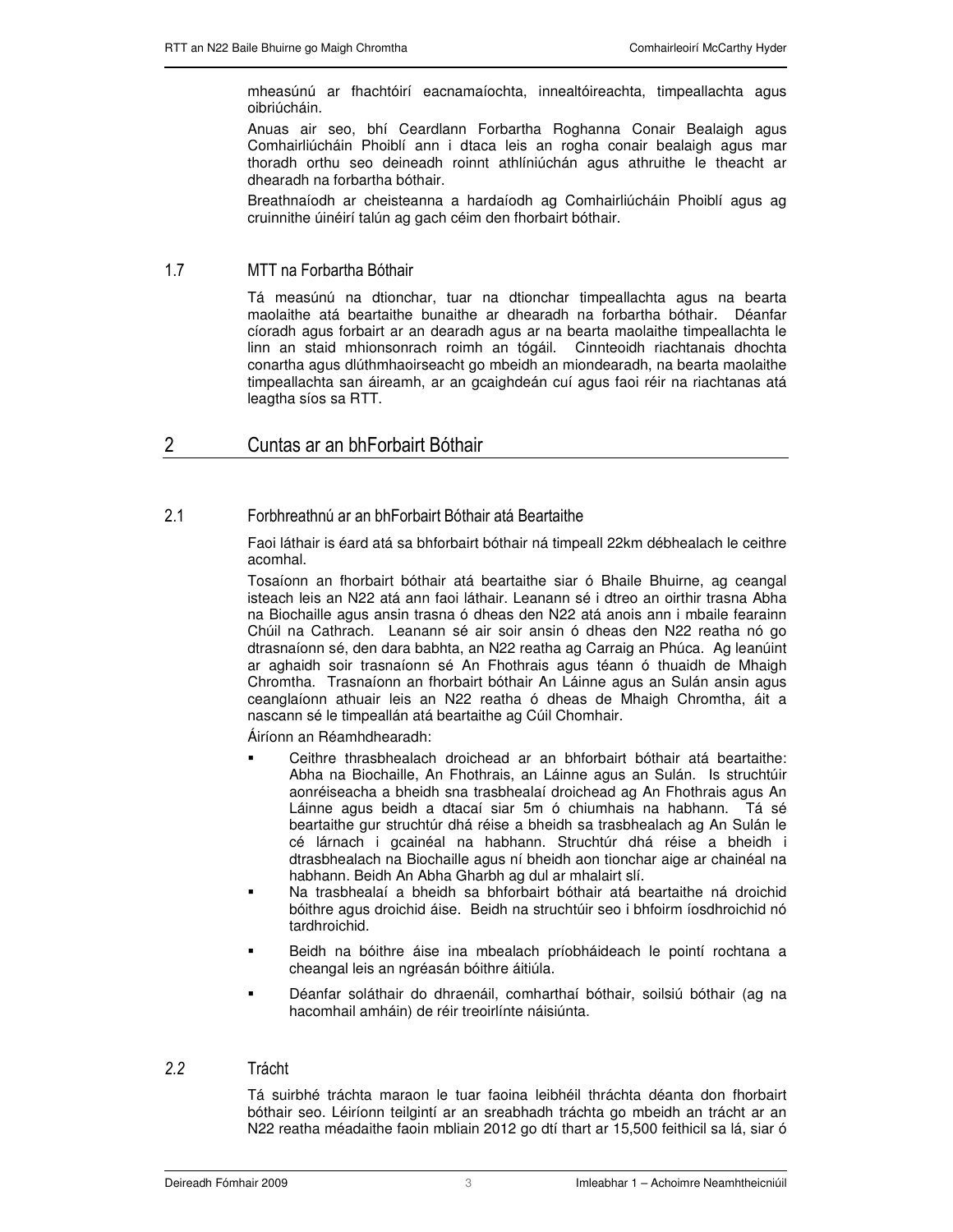Mhaigh Chromtha agus i mbaile Mhaigh Chromtha féin. Gan an fhorbairt bóthair agus gan aon fheabhsúchán ar an N22 reatha:

- Mhéadódh moill na tráchta ar an mbóthar.
- Thiocfadh ardú ar chostas oibriúchán feithiclí mar gheall ar an moill.
- Mhéadódh líon na dtimpistí bliantúla.
- De bharr méadú tráchta ar an N22 reatha, bheadh tionchar ag torann breise agus nithe eile ar phobail áitiúla.

Ar chríochnú na forbartha bóthair i 2012 beidh formhór na tráchta atá ar an N22 reatha ag dul ar an mbealach nua. Go ginearálta, beidh feabhas suntasach ar chaighdeán na timpeallachta sna bailte agus sna sráidbhailte. Beidh na leibhéil laghdaithe tráchta ina bhuntáiste do rothaithe agus do choisithe ach go háirithe. Ceaptar nuair a osclóidh an fhorbairt bóthair i 2012 go mbeidh laghdú mór ar shreabhadh tréthráchta i mBaile Bhuirne agus i mBaile Mhic Íre, rud a chruthóidh timpeallacht níos deise sna sráidbhailte seo. Feabhsóidh an laghdú tráchta i Maigh Chromtha suíomh an bhaile agus trácht ar an bpríomhshráid.

## 3 Tionchair na Forbartha Bóthair

#### $3.1$ Tógáil

Tá an fhorbairt bóthair ceaptha tosnú i 2010 ach cead a bheith faighte ón mBord Pleanála agus ó dhaoine eile agus ceaptar go seasfaidh sé dhá bhliain. Le linn na tréimhse seo, beidh tionchair dhearfacha ann don eacnamaíocht áitiúil ó thaobh fostaíochta agus úsáid ábhar agus áiseanna áitiúla. Cuirfear isteach go sealadach áfach ar phobail áitiúla mar gheall ar thógáil an bhóthair, ar nós gluaiseacht feithiclí tógala, rochtain chuig áitribh, torann agus creathadh ó innealra rle., ach beidh siad laghdaithe chomh mór agus is féidir trí bhacanna oibre a bheith mar choinníoll den Phlean Oibriúcháin Comhshaoil. Beidh an Plean Oibriúcháin Comhshaoil in áit ag an gconraitheoir sula dtosaítear ar an tógáil lena chinntiú go mbeidh deachleachtas ann i ngach cuid den obair agus chun an timpeallacht a shábháil. Is é an aidhm a bheidh ag an gconraitheoir ná a chinntiú nach dtarlaíonn truailliú ná sioltachán sna haibhneacha agus sruthanna ar a bhfuil trasbhealaí. Tá cuntas tugtha faoi thionchair eile a bhaineann leis na gníomhaíochta tógála sna réimsí ábhar ar leith seo a leanas.

#### $3.2$ 2 Pleananna agus Polasaithe

Tá an fhorbairt bóthair ag teacht leis na straitéis náisiúnta agus áitiúla cuí. Áiríonn sé seo An Plean Forbartha Náisiúnta 2007 – 2013 "Transforming Ireland, A Better Quality of Life for All"; An Straitéis Spásúlachta Náisiúnta d'Éirinn 2002-2020: "People, Places and Potential"; An Roinn Iompair – Ráiteas Straitéise 2005-2007; agus Iompar 21. Beidh tionchar dearfach ag an bhforbairt bóthair ar Phleananna agus Polasaithe.

#### $3.3$ Socheacnamaíocht

Is é príomhbhuntáiste na forbartha bóthair ná an inrochtaineacht mhéadaithe a thabharfaidh an scéim chuig an gceantar. Tiocfaidh méadú suntasach ar an gcumas d'fhorbairt eacnamaíochta breise, an turasóireacht san áireamh.

Tá Maigh Chromtha, Baile Bhuirne agus Baile Mhic Íre suite ar Phríomhbhóthar Náisiúnta N22. Tá impleachtaí anseo maidir le brú tráchta, plódú tráchta ag dul isteach chuig ceantair siopadóireachta agus áiteanna cónaithe, deacrachtaí seachadta, agus torann agus truailliú aeir.

De bharr go mbeidh laghdú ar bhrú tráchta ar an N22 reatha, beidh feabhas mór ar fhóntas cónaithe agus timpeallachta, ar chúrsaí sábháilteachta rud a chuideoidh le breis forbartha. Is dócha go mbeidh tionchar diúltach ag an bhforbairt bóthair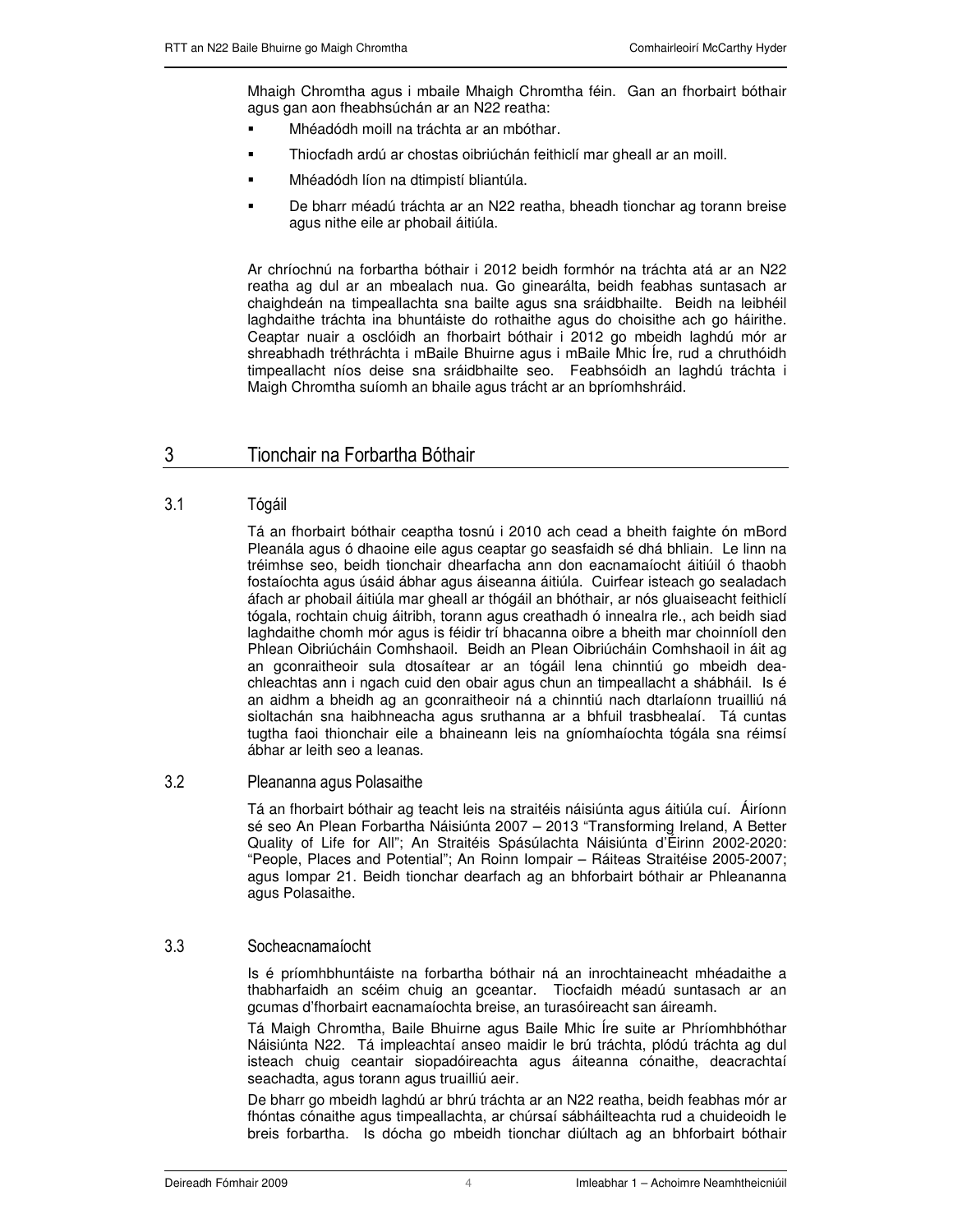áfach ar ghnólachtaí atá ann cheana, ar nós stáisiúin bhreosla agus bialanna, a bhíonn ag brath go mór ar an trádáil a bhíonn ag dul an bealach. Teastóidh bearta maolaithe ar nós comharthaíocht bóithre chun na tionchair a theorannú. Beidh roinnt talún á thógáil as clós tarlaithe ag Acomhal An Ghoirtín Rua. Mionthionchar diúltach a bheidh anseo don obair. Ar an iomlán, tionchar socheacnamaíochta **Measartha Dearfach** a bheidh ann mar thoradh ar an bhforbairt bóthair.

## $3.4$ 4 Talamh Talmhaíochta

Beidh tionchar ag an bhforbairt bóthair atá beartaithe ar 72 feirm. Is feirm déiríochta iad 12 acu seo, 54 acu ina bhfeirmeacha Beostoc Eile Féaraigh, feirm amháin (1) barraí measctha agus beostoc, agus 4 cinn rangaithe mar fheirmeacha eile (fiontair fhoraoiseachta, eachaíochta nó tógáil madraí).Is thart ar 182ha de thalamh talmhaíochta a theastaíonn do thógáil agus d'fheidhmiú na forbartha bóthair. Ní shin caillteanas mór ar leibhéal náisiúnta ná contae.

Tá eadarscaradh ag baint le daichead feirm (56% de na feirmeacha uilig le hais na forbartha bóthair atá beartaithe).

Beidh tionchair shealadacha ann le linn na tógála, ag áireamh torann agus dusta le linn gníomhaíochtaí úiroibreacha agus iompar ábhar. Pléfar athruithe a bheidh ar shocruithe rochtana le linn na hoibre leis an úinéir talún roimh ré. Sna háiteanna a gcaithfear fáil réidh leis an gcóras draenála páirce cuirfear ceann nua ina áit mar chuid den obair áise. B'fhéidir go gcuirfeadh oibreacha tógála as go sealadach d'fhoinsí uisce dromchla a úsáidtear do chríocha talmhaíochta. Tabharfar faoi bhearta maolaithe do na foinsí uisce dromchla. Má chuirtear as d'fhoinse uisce le linn na tógála, cuirfear foinse eile uisce ar fáil. Beidh bearta leagtha síos ag an gConraitheoir ionas nach scaipfear dusta agus gutach ar na bóithre poiblí.

Beidh idirchaidreamh idir an Conraitheoir agus na feirmeoirí le linn na hoibre, rud a laghdóidh deacrachtaí mar gheall ar rochtain shrianta chuig píosa talún eadarscartha.

Beidh rianta rochtana ann le go mbeidh rochtain ag úinéirí talún chuig an ngréasán áitiúil bóithre, rochtain idir píosaí talún atá eadarscartha ag an bhforbairt bóthair agus ní bheidh gá le rochtain dhíreach ar an bhforbairt bóthair féin. Cuirfear rianta rochtana ar fáil sna háiteanna a dteastaíonn siad chun pointí rochtana a nascadh leis an ngréasán áitiúil bóithre nó mar bhealach le dul trasna na príomhlíne. Gheofar píosaí beaga eile talamh eadarscartha agus talamhiata trí phróiseas an Ordú Ceannaigh Éigeantaigh.

Tríd is tríd, beidh tionchar mór diúltach aige ar na feirmeacha a bheidh i gceist.

## $3.5$ 5 **Tírdhreach agus Aeistéitic**

Rachaidh an fhorbairt bóthair trí thírdhreach tuaithe ina bhfuil roinnt cnoic áitiúla, le fál ina dtimpeall, lomáin charraigeacha, toim choillearnaí agus conair abha an Sullane Tá cuid mhaith bóithríní caola agus taobh-bhóithre sa cheantar a cheanglaíonn lonnaíochtaí scaipthe. Sa staidéar seo, tá luach tírdhreacha Maith agus An-Tarraingteach ag formhór na gceantar, tá ceantar ann freisin ainmnithe mar 'Thírdhreach Scéimhe'.

Cuirfidh an fhorbairt bóthair feabhas áfach ar chaighdeán ginearálta na timpeallachta i mbaile Mhaigh Chromtha agus ar na lonnaíochtaí i mBaile Mhic Íre agus i mBaile Bhuirne mar go mbeidh laghdú ar an trácht trí na háiteanna seo.

Chuile sheans go gcuirfidh na hoibreacha bóthair i rith an lae as go mór do radharc 66 grúpa cónaithe. Ní bheidh aon tionchar nó fíorbheagán tionchar ag oscailt an fhorbairt bóthair ar fhormhór na ngrúpaí maoine (249). Laghdófar an tionchar nuair a bheidh an phlandáil tírdhreacha atá beartaithe in áit.

Nuair a osclóidh an bóthar beidh tionchar ag soilse na scéime agus ag ceannsoilse feithiclí ar 68 grúpa maoine. Laghdófar an tionchar seo freisin nuair a bheidh an phlandáil tírdhreacha atá beartaithe in áit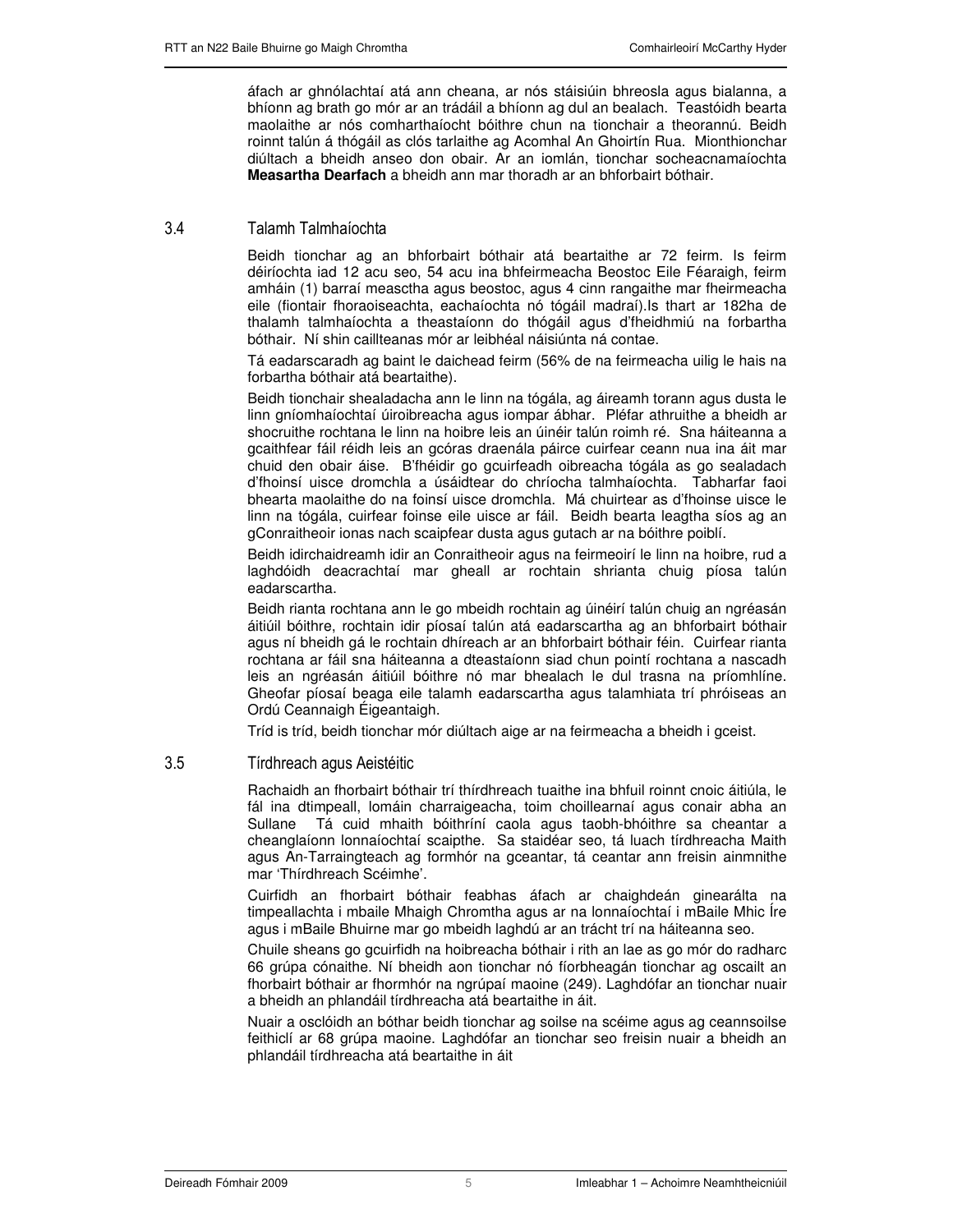#### $3.6$ 6 **Caighdeán agus Draenáil Uisce Dromchla**

Tá caighdeán an-ard uisce ag roinnt gnéithe uisce dromchla laistigh den limistéar staidéir. Is iad na An Fhothrais, an Láinne, an Sulán, abha na Biochaille agus An Abha Gharbh na príomh uiscechúrsaí a gcuirfear as dóibh.

Is tionchair shealadacha is mó a bheidh in aon tionchar a bheidh ann ar uiscechúrsaí le linn na tógála. Is féidir tionchair ar chaighdeán uisce na bpríomhaibhneacha a laghdú ionas nach mbeidh mórán suntais sa tionchar iarmharach. Cuirfear bearta dochta maolaithe i bhfeidhm chun tionchar an chaighdeán uisce a rialú mar gheall ar atreorú An Abha Gharbh.

Beidh mionthionchar tairbheach ann ar chaighdeán an uisce mar thoradh ar an scéim. Tá seo amhlaidh mar nach bhfuil bearta ann chun sileadh ón N22 reatha a chóireáil agus toisc go mbeidh formhór na tráchta ag dul ar an bhforbairt bóthair ní bheidh an oiread truailleáin ná riosca ann d'uiscechúrsaí an cheantair.

Tá staidéir riosca tuilte déanta ar na haibhneacha seo agus léiríonn siad nach gcuirfidh an fhorbairt bóthair aon athrú mór ar an gcaoi a bhfuil cúrsaí tuilte faoi láthair sa cheantar. Beidh bearta dochta maolaithe ann i leith tionchar an chaighdeáin uisce le linn tógáil an bhóthair agus feidhmiú na forbartha bóthair.

Ní bheidh aon athrú mór ar líon na dtuilte mar thoradh ar an scéim. Ní bheidh aon riosca breise tuilte ann d'aon mhaoin ná infreastruchtúr.

## $3.7$ 7 **Eiceolaíocht (flóra, fána agus iascach)**

Níl aon tionchar díreach ag an bhforbairt bóthair ar aon suíomh ainmnithe – Limistéar Caomhantais Speisialta Choill N. Gobnait agus Limistéar Caomhantais Speisialta phréachán na gcearc (Mullach an Ois go dtí Sléibhte Muisire Mór).

Rangaíodh áiteanna suntasacha de ghnáthóga leathnádúrtha a haithníodh sa suirbhé allamuigh mar láithreáin Éiceolaíocha Inspéise (SEIs). Tá 24 SEI ann idir tábhacht áitiúil, tábhacht náisiúnta, luacháil meánach, íseal agus ard. Is é tionchar is mó na forbartha bóthair ná tábhacht idirnáisiúnta an Cascade Wood Complex. Tá tábhacht náisiúnta ag baint leis an Sulán, an Láinne, agus An Fhothrais mar go bhfuil bruachfhásra fíorthábhachtach orthu uilig. Bheadh tábhacht áitiúil le luacháil mheánach luaite le ceantar bogaigh Delta an Sulán ina bhfuil gnáthóga éanlaith uisce le coillearnach bruachánach agus duillsilteach. Bheadh tábhacht áitiúil le hardluacháil luaite le Coillearnaí Ghleann an Earraigh ina bhfuil gnáthóga leathnádúrtha le Dair Neamhghasánach.

Chomh maith le tionchair dhíreacha ó thaobh caillteanas gnáthóg agus ilroinnt ar ghnáthóga, tá seans ann go mbeidh tionchair indíreacha ann taobh amuigh den réimse talún a bhaineann leis an bhforbairt bóthair atá beartaithe. Na tionchair indíreacha is mó a bheidh ann ar ghnéithe éiceolaíochta de bharr an fhorbairt bóthair atá beartaithe ná truailliú aeir agus tionchair hideolaíocha. D'fhéadfadh sé go mbeadh tionchair ag tionchair indíreacha hidrigeolaíocha ar cheantair fhliucha bogaigh taobh amuigh de réimse talún na forbartha bóthair sna ceantair seo.

Níl aon fhara go bhfios dúinn díreach laistigh den fhorbairt bóthair féin ach go bhféadfadh sé go bhfaighfí i gcrainn nó i bhfoirgnimh iad sula dtosóidh an tógáil. Tá an-tábhacht leis an limistéar staidéir do raon speiceas ialtóg, a áiríonn crúialtóga beaga agus seacht speiceas eile d'ialtóga. Cuirfear bearta i bhfeidhm do chosaint aon ialtóga a bheadh lonnaithe sna crainn agus i leith maolú ar chaillteanas áiteanna lonnúcháin, gnáthóga foráiste agus bealaí eitilte. Tá sé mar chuid de na moltaí tírdhreacha go ndéanfar plandú cúitimh fál agus crann agus cuideoidh seo le bealaí eile eitilte agus cothaithe a bheith ann in áit na gcinn a réabfar leis an mbóthar. Cuirfear suas boscaí faraí in áiteanna feiliúnacha mar chúiteamh ar shuímh lonnúcháin.

Speiceas eile mamach cosanta atá aitheanta sa chomharsanacht sea Broc; Madra Uisce; Fia Rua; Fia Seapánach; Gráinneog; Dallóg fhraoigh agus giorria sléibhe. I measc thionchair fhéideartha ar na speiceas mamach seo bheadh caillteanas gnáthóg; níos mó baol báis ar an mbóthar; ilroinnt gnáthóg; caillteanas ar phoill madra uisce, suímh fhéideartha poll madra uisce, áiseanna broimfhéir agus bia; díshocraíocht; agus tionchair a bhíonn ann de bharr meath ar chaighdeán uisce. Áirithe i measc na mbeart maolaithe don trí bhrocais broc a gcuirfear as go díreach dóibh tá eisiatacht brocas comhdhingigh, soláthar íosbhealaí agus sábháil broc nuair is cuí. Tá lintéir agus droichid deartha agus tógtha ar bhealach nach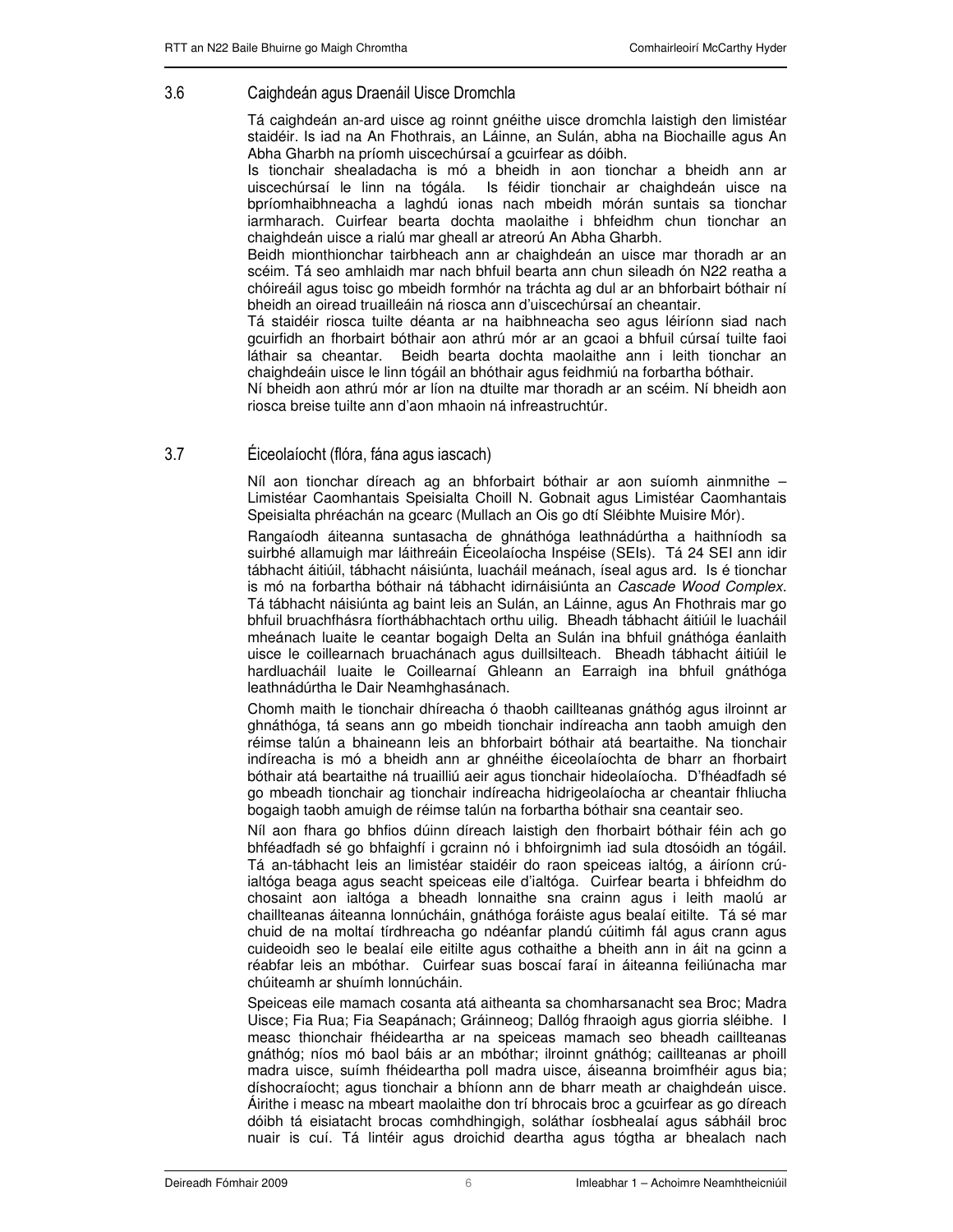gcuireann aon bhac ar an madra uisce an sruthchúrsa atá ag rith faoin bhforbairt bóthair atá beartaithe a thrasnú. Cuirtear fál fia agus madra uisce ar fáil leis na mamaigh seo a dhíspreagadh nó a chosc ó dhul amach ar an mbóthar.

Is iad an speiceas éanlaithe seo a leanas na cinn atá taifeadta i gcomharsanacht na forbartha bóthair agus a mbaineann ardchaomhnú leo: Préachán na gCearc; Meirliún; Pilibín, Crotach, Faoileán Ceann Dubh agus Cruidín. Aon áit a bhfuil na héanlaith seo, cuirfear bearta maolaithe feiliúnacha i bhfeidhm le tionchar ar líon na n-éanlaith a sheachaint. Mar shampla, má chaitear fáil réidh le nead cruidín, cuirfear nead saorga eile ina háit sa chomharsanacht.

Tá sé léirithe ag suirbhéanna go mbíonn roinnt mhaith den drúchtín ballach, atá faoi chosaint Eorpach, thart ar an Cascade Wood agus sa gcuid den fhorbairt bóthair atá ó thuaidh de Bhaile Bhuirne.

Le linn an phas tógála, beidh caillteanas nó tionchar díreach ar ghnáthóga uisce agus bruachánacha ag pointí trasnála sruthchúrsaí. Coinneofar luach éiceolaíochta agus iascaigh na sruthchúrsaí trí dhearadh íogair ar thrasbhealaí agus trí mhodheolaíochtaí tógála. Réiteoidh agus coinneoidh an Conraitheoir an Plean Oibriúcháin Comhshaoil de réir threoirlínte an Údaráis um Bóithre Náisiúnta. Déanfar an obair uilig i gcomhairle leis na Boird Iascaigh chuí ag áireamh Bord Iascaigh Réigiúnach an Iardheiscirt. Cuideoidh sé seo le tionchair shuntasacha comhshaoil a chosc, a bhainistiú agus/nó a laghdú le linn an phas tógála.

## 3.8 8 Oidhreacht Chultúrtha

Tá 12 suíomh taifeadta uilig ann a mbeidh drochthionchar ag an bhforbairt bóthair atá beartaithe orthu. Tá trí cinn de shuíomh taifeadta (ráth AH 8 b'fhéidir, fulacht fiadh AH 12 agus cloch seasaimh AH 9) ann a mbeidh tionchar díreach ag an bhforbairt bóthair orthu. (B'fhéidir go mbeadh tionchar díreach freisin ar uaimh thalún).

Tá líne cloch lonnaithe i mbaile fearainn An Bhéillic (AH 34) agus ceaptar gur marc é ar chath ina raibh Brian Ború ann sa 10ú céad. Ní bheidh aon tionchar fisiciúil ag an bhforbairt bóthair atá beartaithe ar an líne cloch, deineadh tástáil seandálaíochta sa gceantar; níor thángthas ar aon ní a raibh tábhacht seandálaíochta leo.

Laistigh den cheantar in aice leis an bhforbairt bóthair, tá 2 shuíomh atá rangaithe mar Shéadchomharthaí Náisiúnta faoi Chúram Stáit (Caisleán Charraig an Phúca AH 21 agus ciorcal cloch AH 22). Tá an caisleán féin suite os cionn 200m ó dheas den bhealach agus tá an ciorcal cloch os cionn 150m ón mbealach atá beartaithe. Laghdófar chomh mór agus is féidir an tionchar ar thimpeallacht na suíomh seo le plandáil chuí tírdhreacha.

Le linn an mheasúnaithe seo, aithníodh Limistéir le Cumas Seandálaíochta agus Suímh le Cumas Seandálaíochta. Seo suímh agus limistéir nach bhfuil taifeadta ach atá aitheanta ag an bhfoireann measúnachta. Tá bearta maolaithe cuí molta do na suímh seo bunaithe ar an measúnú.

Tá suíomh luíocháin an IRA chaon taobh den N22 reatha laistigh de bhaile fearainn Chúil na Cathrach. Is lomáin charraigeacha don chuid is mó atá sa suíomh agus iad ag breathnú anuas ar an N22 reatha. Teagmhóidh an bealach atá beartaithe le ciumhais thiar an tsuímh, ag gabháil thar an taobh thiar den séadchomhartha a bhí curtha suas mar chomóradh ar an gcath agus seachnóidh sé an príomháit gníomhaíochta. Chun drochthionchar an bhóthair ar an suíomh a laghdú, tá sé molta go ndéanfaí suirbhé iomlán brathadóir miotail i gceantar an luíocháin, maraon le suirbhé topagrafach, chun na lomáin éagsúla a mhapáil. Ba chóir an suirbhé brathadóir miotail a dhéanamh faoi cheadúnas chuig an Roinn Comhshaoil, Oidhreachta agus Rialtais Áitiúil, i gcomhairle le hArd-Mhúsaem na hÉireann agus le seandálaí an Tionscnaimh.

Tá 35 suíomh Oidhreacht Thógtha lonnaithe nó páirtlonnaithe taobh istigh de OCÉ atá beartaithe don bhealach. Níl aon cheann de na suímh seo atá faoi thionchar díreach liostaithe i dTaifead na Struchtúr Cosanta do Chontae Chorcaí ná níl cosaint reachtúil acu.

Glacfar le bearta maolaithe, sa phas réamhthógála agus sa phas tógála, faoi threoir Aonad Comhairleach Seandálaíochta na Roinne Comhshaoil, Oidhreachta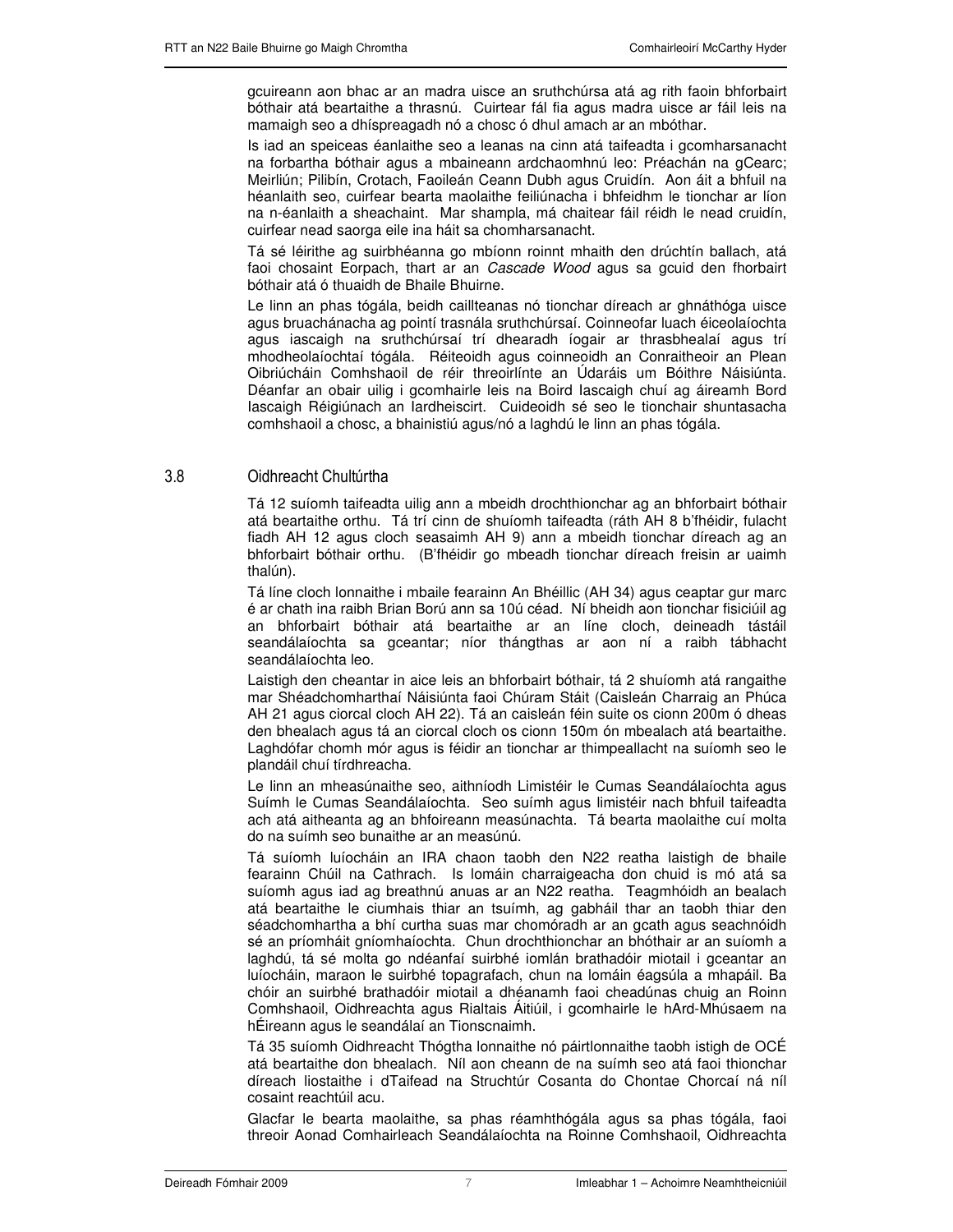agus Rialtais Áitiúil, de réir treoir náisiúnta polasaí agus soláthar reachtúil do chosaint na hoidhreachta ailtireachta, seandálaíochta agus cultúrtha.

## 3.9 4 )! 
-

Is é an dusta an tionchar is mó a bheidh ann ar chaighdeán an aeir le linn na tógála. Tá na gníomhaíochtaí tógála rangaithe mar ollghníomhaíochtaí agus tá 211 áitreabh aitheanta taobh istigh de 100m den fhorbairt bóthair a bhféadfadh tionchar dusta cur as dóibh, cheal bearta maolaithe. Beidh aon tionchar caighdeán aeir le linn na tógála teoranta go dtí an t-achar ama a thógfaidh sé aon phíosa bóthair a dhéanamh.

Ní dóighe go mbeidh aon mhórlaghdú ar chaighdeán an aeir chomhthimpeallach mar gheall ar astaíochtaí ó fheithiclí troma a bheidh in úsáid don obair thógála.

Ní bheidh aon mhórthionchar ar chaighdeán an aeir mar thoradh ar an bhforbairt bóthair atá beartaithe. Tá na leibhéil uilig taobh istigh de na caighdeáin atá leagtha sna Rialacháin um Chaighdeáin Cáilíocht Aeir. Beidh feabhas ar chaighdeán an aeir do chuid mhaith áitreabh mar go mbeidh trácht ag imeacht den N22 reatha go dtí an fhorbairt bóthair atá beartaithe. Ina iomláine mar sin feicfear feabhas ar chaighdeán an aeir tar éis forbairt na forbartha bóthair.

### $3.10$ 10 Torann agus Creathadh

Tá sé léirithe ag suirbhéanna monatóireachta bunlíne go mbeidh leibhéil arda torainn ag cur as faoi láthair do na háitribh atá le taobh an N22 reatha. Seo mar gheall ar chomh gar agus atá siad don bhóthar agus don sreabhadh tráchta. Beidh formhór na tráchta atá anois ar an N22 reatha ag úsáid an bhóthair nua atá beartaithe rud a bheidh ina bhuntáiste do na háitribh seo.

Beidh treoirlínte cuí leagtha síos don torann tógála agus beidh bearta maolaithe i bhfeidhm mar atá sonraithe sa Phlean Oibriúcháin Comhshaoil (ar nós roghnú gléasra cuí, céimniú gníomhaíochtaí tógála, sciatha agus imfhálú timpeall ar ghníomhaíochtaí torainn, srianta ar uaireanta oibre rle). Tionchar sealadach a bheidh anseo mar gheall ar an gcineál oibre atá i gceist.

B'fhéidir go mbeidh gá roinnt pléascáin a úsáid le linn an phróisis tochailte/tógála ach braitheann sin ar an gcineál talún atá ann. Beidh creathadh i gceist má úsáidtear na pléascáin. Tá roinnt áitreabh íogair tugtha chun aitheantais agus déanfar suirbhé orthu sula dtosófar ar an mbóthar.

Beidh gá le laghdú torainn i gcás 16 teach cónaithe. Bunaithe ar dhearadh reatha an bhóthair agus ar na bearta maolaithe torainn a úsáidfear beidh 2 áitreabh faoi réir leibhéil níos airde torainn ná mar atá leagtha síos ag an Údarás um Bóithre Náisiúnta do scéimeanna náisiúnta bóithre. Maidir leis na 162 áitreabh atá scrúdaithe, raghaidh an scéim chun sochair do 98 acu sa mhéid go mbeidh laghdu torainn acu.

### $3.11$ 11 Talamhúsáid Neamhthalmhaíochta agus Conláistí

Níl gá an oiread áitreabh a leagan mar gheall ar an Réamhdhearadh.

Caithfear áitreabh tréigthe amháin a leagan áfach agus áitreabh talmhaíochta neamhchónaithe eile a bhí á úsáid do stóráil, rud a mbeidh tionchar measartha mar thoradh air. Is drochthionchar mór a bheidh ann má bhíonn gá maoin áitrithe a leagan.

Beidh drochthionchar meánach ann i gcás 6 áitreabh cónaithe, agus drochthionchair bheaga i gcás 35 áitreabh cónaithe. Sa Réamhdhearadh táthar go mór ag seachaint tógáil talún ó áitribh thráchtála. Níl ach clós amháin a úsáideann comhlacht iompair a thiocfaidh faoi thionchar na forbartha bóthair. Ní chuirfear as d'áiseanna pobail, caitheamh aimsire ná conláiste.

Beidh ceithre bhóthar áitiúil eadarscartha ag an bhforbairt bóthair atá beartaithe ach cuirfear bealaí eile ar fáil.

Coinneofar rochtain isteach chuig áitribh le linn an phas tógála. Beifear i gcomhairle le húinéirí talún agus cuirfear ar an eolas iad faoin am a mbeidh an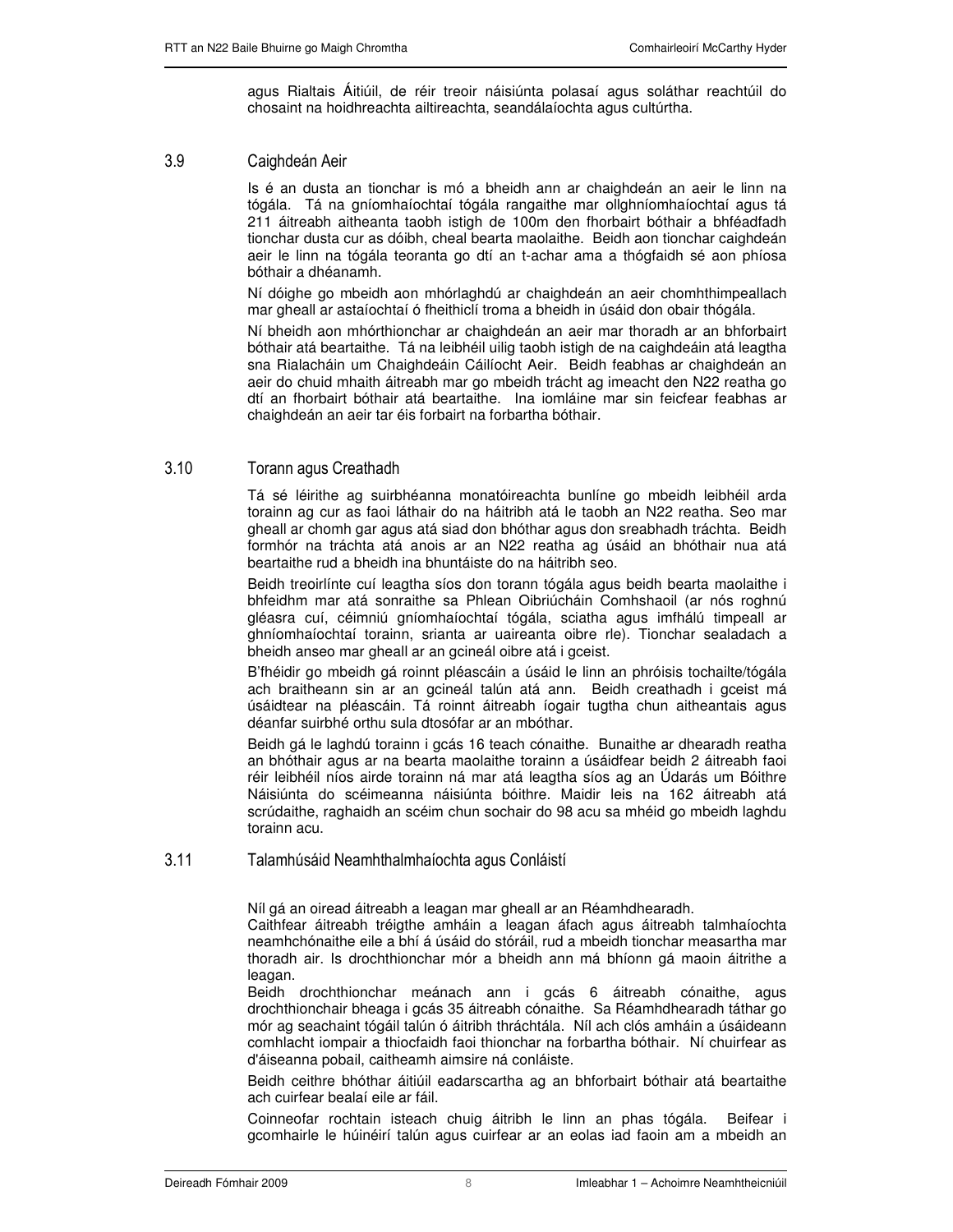obair ar siúl. Beidh Plean Bainistíochta Tógála agus Plean Oibriúcháin Comhshaoil in áit don obair agus do na céimeanna tógála lena chinntiú nach gcuirtear as rómhór don trácht ar na bóithre.

Nuair a chuireann an Réamhdhearadh as don rochtain ó bhóithre poiblí chuig áitribh chónaithe, socrófar bealaí rochtana eile ag áiteanna cuí.

Ar an iomlán is drochthionchar beag a bheidh ann i gcás úsáid talún neamhthalmhaíochta agus áiseanna.

#### $3.12$ Geolaíocht

Breathnaíodh ar gheolaíocht, ar choinníollacha ithreach agus ar thimpeallacht geochomhshaoil na dteorann mórbhealaigh agus an limistéir staidéir atá ann.

Níl aon suíomh aitheanta le hoidhreacht fhéideartha geolaíochta ná limistéir chosanta geolaíochta i gcomharsanacht an bhealaigh. Tá roinnt foinsí féideartha truaillithe laistigh den limistéar staidéir. Áiríonn siad seo an tiar-líonadh talún ag Shanakill atá suite soir ó dheas de Mhaigh Chromtha le hais an N22 reatha agus Teilgcheárta Iarainn Mhaigh Chromtha a bhí lonnaithe ar chúl Mhuileann An Bhéillic.

Is luach íseal atá leagtha ar mhórluach timpeallachta (íogaireachta) na dtréithe éagsúla geolaíochta atá laistigh den limistéar staidéir agus feictear go bhfuil méid an tionchair nó an méid athrú a dhéanfaidh an fhorbairt bóthair ar na tréithe 'neamhthábhachtach'. Ceaptar go bhfuil mórshuntas na forbartha bóthair ar an ngeolaíocht neodrach.

#### $3.13$ Hidrigeolaíocht

Tionchar diúltach ar an iomlán a bheidh ag an bhforbairt bóthair atá beartaithe ar na coinníollacha áitiúla screamhuisce. D'fhéadfadh go dtiocfadh drochthionchair ón bhforbairt bóthair atá beartaithe le linn bheith ag tógáil bóithre gearrtha, ó oibreacha sealadacha dí-uisciúcháin, dearadh draenála agus ó thruailliú le linn na tógála. Ach toisc nach bhfuil uiscíoch buncharraige ina aonad príomhuiscíoch in Éirinn, d'fhéadfaí cur suas le tionchair bheaga áitiúla chomh fada agus go bhfuil na tionchair fhuílligh ar na gabhdáin screamhuisce laghdaithe. Cé go bhféadfadh cuid mhaith gnéithe den fhorbairt bóthair cur isteach ar an gcaighdeán screamhuisce, is féidir seo a mhaolú ach úsáid a bhaint as bearta rialaithe cuí don truailliú.

#### 3.14 **Idirghaol**

D'fhéadfadh aon mhórfhorbairt ó thaobh scála nó tíreolaíocht cur isteach ar raon mór fachtóirí timpeallachta, agus bíonn idirghaol idir cuid mhaith acu. I gcás na forbartha bóthair, bíonn cuid mhaith idirghníomhaíochtaí idir na réimsí éagsúla ábhar. Tá na hidirghníomhaíochtaí seo nasctha isteach sna bearta maolaithe.

## 3.15 15 Gealltanais Maolaithe

Le linn phróiseas an MTT forbraítear cuid mhaith bearta maolaithe chun tionchair fhéideartha le linn na tógála agus feidhmiú na forbartha bóthair a laghdú. Clúdaíonn na bearta maolaithe na réimsí ábhar uilig atá pléite thuas. Baineann an maolú le hiniúchadh breise le linn an staid Miondearaidh, le scrúduithe éiceolaíochta díreach roimh an phas tógála, le riachtanais chosanta, le bearta do rialú dusta le linn na tógála, agus le maolú ar nós tírdhreachú agus draenáil d'fheidhmiú na forbartha bóthair.

#### $3.16$ Achoimre

Go hiondúil, bíonn sé cinntithe ag próiseas an Mheasúnú Tionchar Timpeallachta nach mbeidh aon mhórthionchar diúltach ag an bhforbairt bóthair ar an timpeallacht reatha. Nuair a thugtar mórthionchair fhéideartha chun aitheantais, glacfar bearta maolaithe cuí chun drochthionchair a laghdú nó a chosc. Déanfar forbairt bhreise ar bhearta maolaithe agus críochnófar iad mar chuid den staid Miondearadh.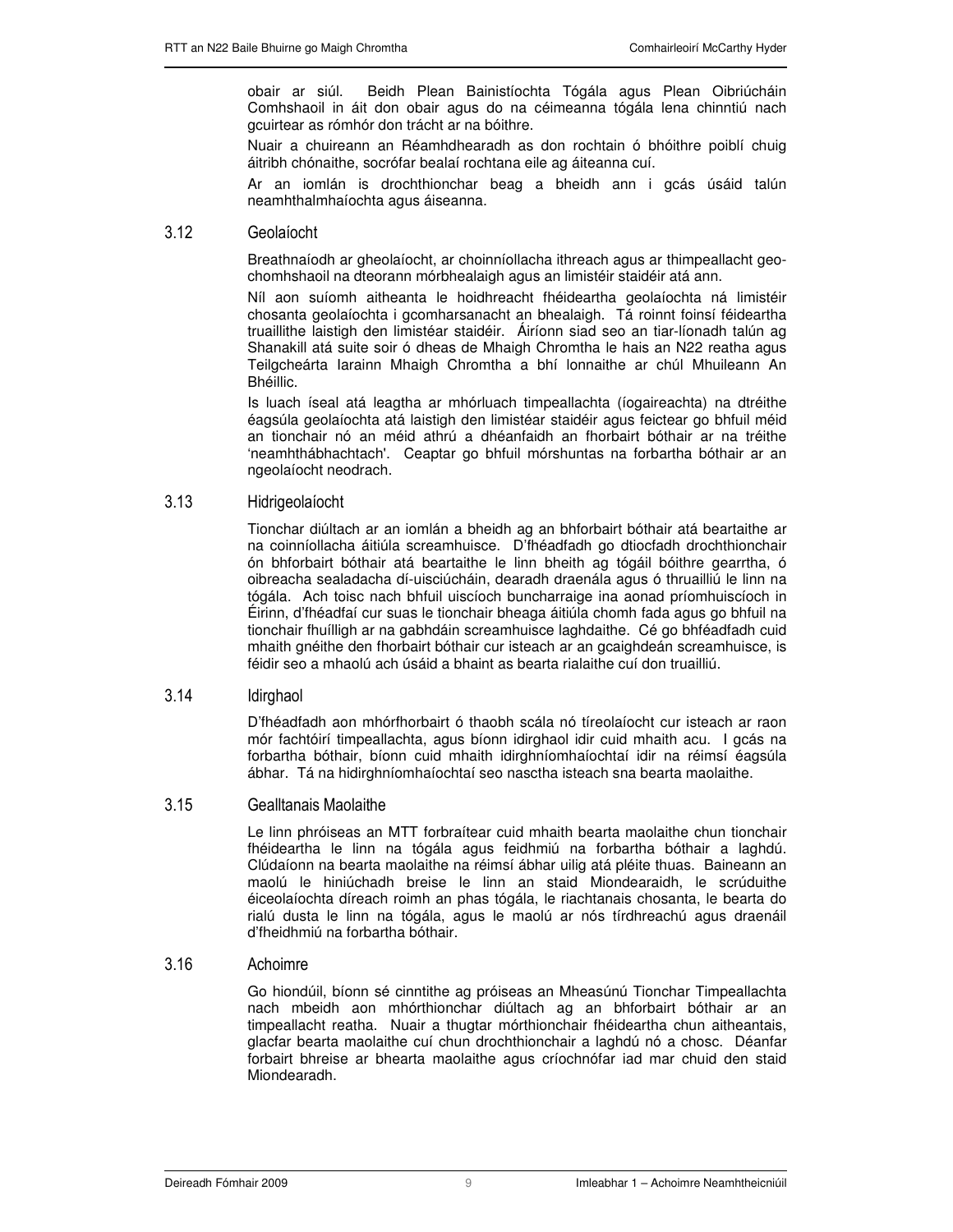# 4 An Bealach Chun Cinn

## $4.1$ 1 Magóidí agus an Éisteacht Bhéil

Déanfar iarratas do cheadú na forbartha beartaithe chuig An mBord Pleanála faoi Alt 51 d'Acht na mBóithre, 1993 (arna leasú ag an Acht Pleanála agus Forbartha 2000).

Is féidir aighneachtaí scríofa a dhéanamh chuig An mBord Pleanála agus caithfidh agóidí a bheith déanta laistigh de 6 seachtaine ó dháta foilsithe an RTT agus OCÉ. Caithfidh an Bord breathnú ar an RTT agus ar aon aighneachtaí a tháinig isteach sula ndéanfaidh siad cinneadh ar cheart an fhorbairt bóthair atá beartaithe a ligean chun cinn. Chomh maith leis sin, má bhíonn éisteacht bhéil ann caithfidh an Bord aird a thabhairt ar thuairisc agus ar aon mholadh a dhéanann an Iniúchóir atá i mbun na héisteachta béil.

## 4.2 2 Eolas Breise

Má theastaíonn eolas breise uait faoin tionscadal téigh i dteagmháil le hInnealtóir an N22 Baile Bhuirne go Maigh Chromtha ag:

> Comhairle Contae Chorcaí, Oifig na mBóithre Náisiúnta, Gleann Maghair, Corcaigh. Teil: 021 4821046

Má theastaíonn eolas breise uait faoin gcaoi le hagóid a dhéanamh nó eolas faoin éisteacht bhéil, téigh i dteagmháil leis An mBord Pleanála ag:

> 64 Sráid Marlborough, Baile Átha Cliath 1. Fón: 1890 275 175 (Íosghlao) nó (01) 858 8100 Facs: (01) 872 2684 r-phost: bord@pleanala.ie

## 4.3 3 Ag Breathnú ar an RTT

Beidh cóipeanna den Ráiteas Tionchar Timpeallachta ar fáil in ionaid áitiúla agus fógrófar é seo go háitiúil. Beidh an RTT ar fáil ar shuíomh idirlín Chomhairle Contae Chorcaí.

Is féidir cóipeanna crua den Ráiteas Tionchar Timpeallachta agus den Achoimre Neamhtheicniúil a cheannach ar €120 agus €5 faoi seach agus an péire le chéile ar CD a fháil ar  $65$  ó:

> Innealtóir Tionscnaimh an N22 Baile Bhuirne go Maigh Chromtha Comhairle Contae Chorcaí Oifig na mBóithre Náisiúnta Gleann Maghair **Corcaigh**